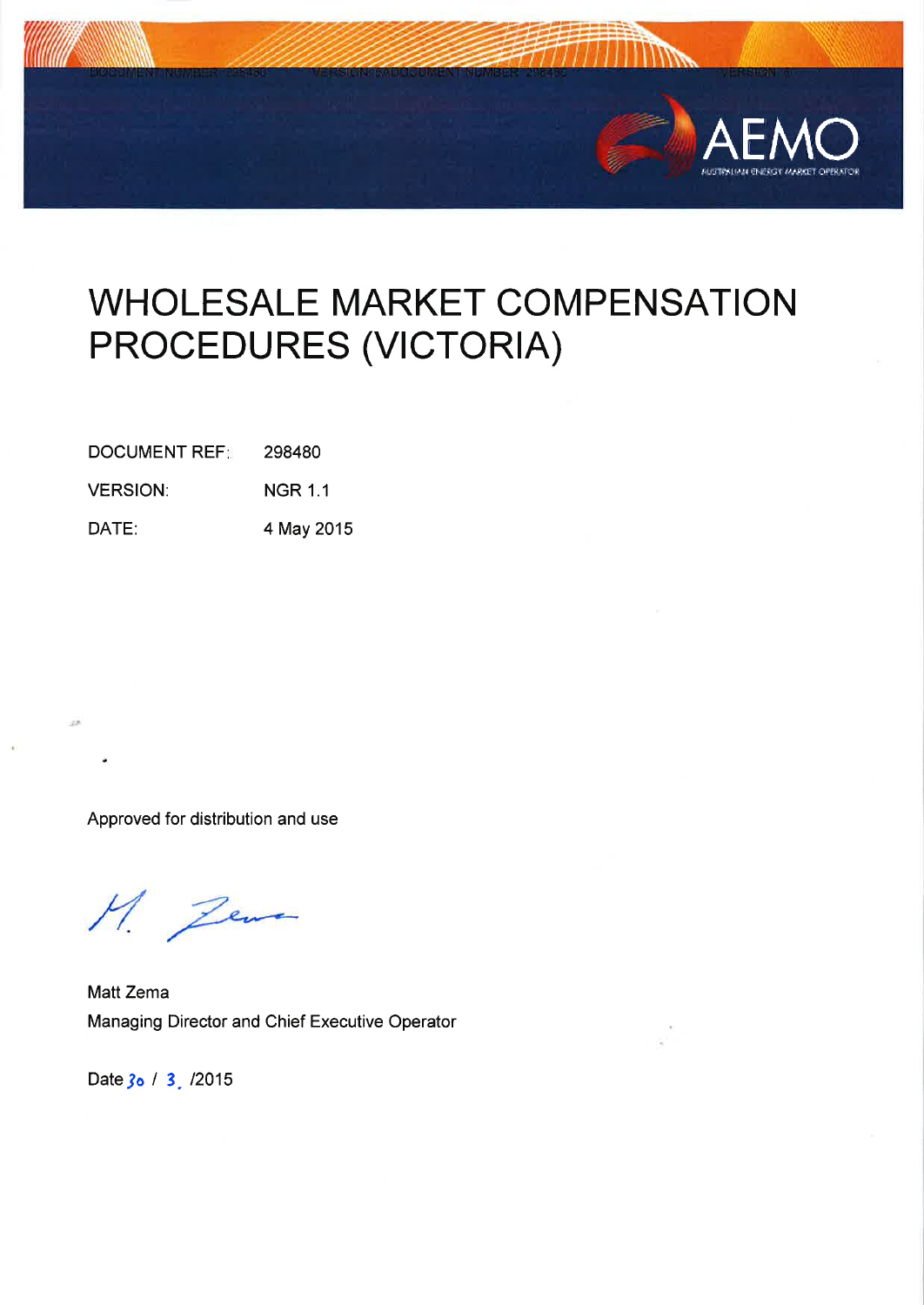

# **Contents**

|             | 4 PRINCIPLES TO BE FOLLOWED IN THE AWARD OF COMPENSATION  4 |  |
|-------------|-------------------------------------------------------------|--|
| $5^{\circ}$ |                                                             |  |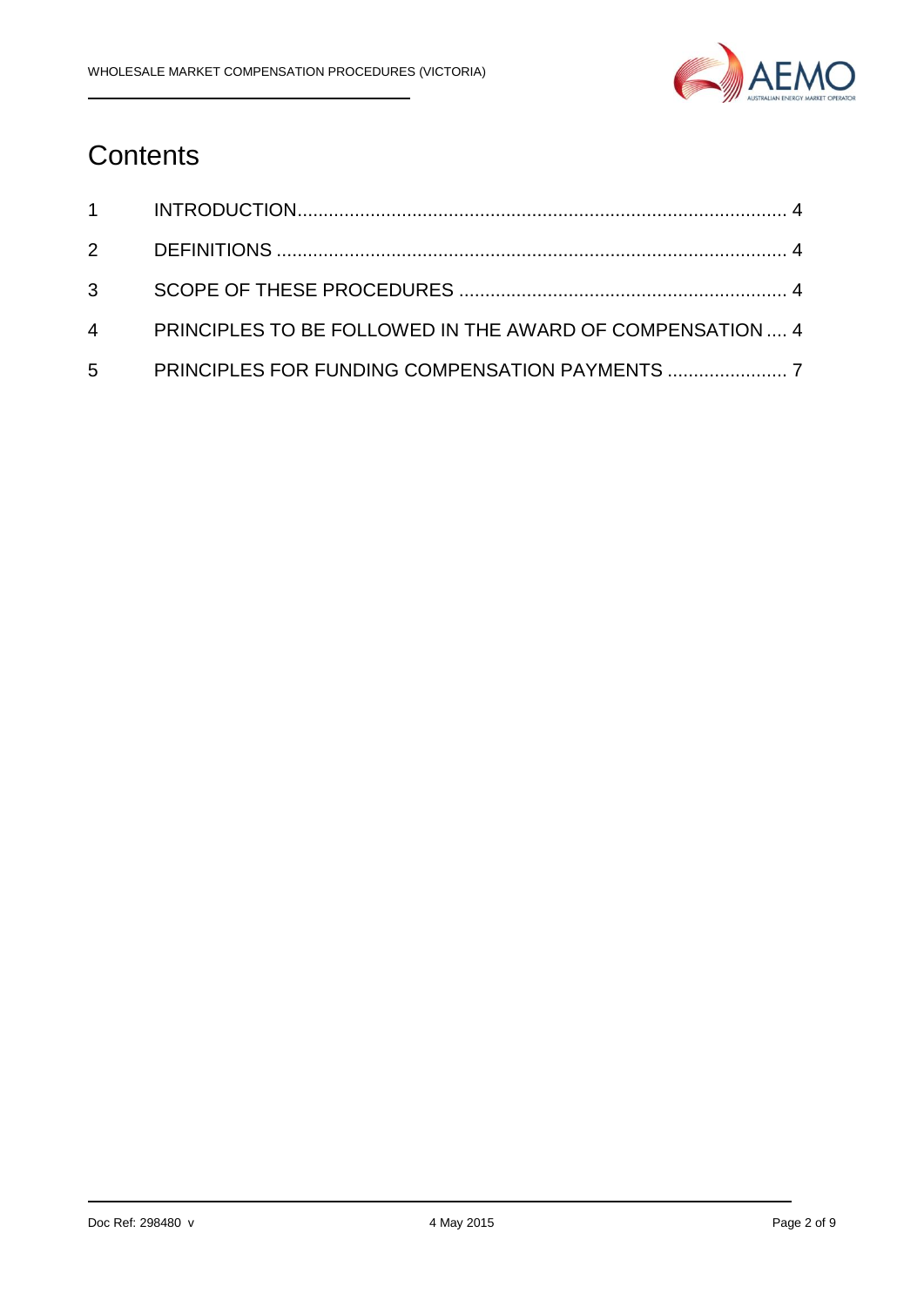

# Version Release History

| <b>VERSION</b> | <b>EFFECTIVE</b><br><b>DATE</b> | BY                    | <b>COMMENTS</b>                                                                                                                                                                                                                                                                            |  |  |  |
|----------------|---------------------------------|-----------------------|--------------------------------------------------------------------------------------------------------------------------------------------------------------------------------------------------------------------------------------------------------------------------------------------|--|--|--|
| <b>NGR 1.1</b> | 4/5/2015                        | N Scott               | Updated to reflect the removal of force majeure provisions                                                                                                                                                                                                                                 |  |  |  |
| <b>NGR 1.0</b> | 3/12/2010                       | J Savage/<br>F Cavoli | Rebranded and updated for NGR                                                                                                                                                                                                                                                              |  |  |  |
| 3.0            | 1/10/06                         | <b>Chris Pratt</b>    | Re write for Gas Market Project                                                                                                                                                                                                                                                            |  |  |  |
| 2.0            | 22/10/04                        | <b>Chris Pratt</b>    | - Updating of background, and<br>principles<br>section<br>for<br>determination of payments;                                                                                                                                                                                                |  |  |  |
|                |                                 |                       | - Compensation panel to determine funding of compensation<br>amounts awarded by it. Transfer of detail from MSO Rules<br>clause 3.6.6 to these guidelines and insertion of principles<br>section to describe methodology and principles to be applied<br>by panel in making this decision; |  |  |  |
|                |                                 |                       | - Amendment of methodology for funding of compensation to<br>better align with original GMCC intent on this matter                                                                                                                                                                         |  |  |  |
|                |                                 |                       | - Reflects new timeline for establishment of compensation<br>panel;                                                                                                                                                                                                                        |  |  |  |
|                |                                 |                       | - Insertion of section for updating and interpretation of these<br>guidelines; and                                                                                                                                                                                                         |  |  |  |
|                |                                 |                       | Formatting changes, including italicising terms defined in the<br>MSO Rules.                                                                                                                                                                                                               |  |  |  |
| 1.0            | 5/7/01                          | <b>Chris Pratt</b>    | First issue.                                                                                                                                                                                                                                                                               |  |  |  |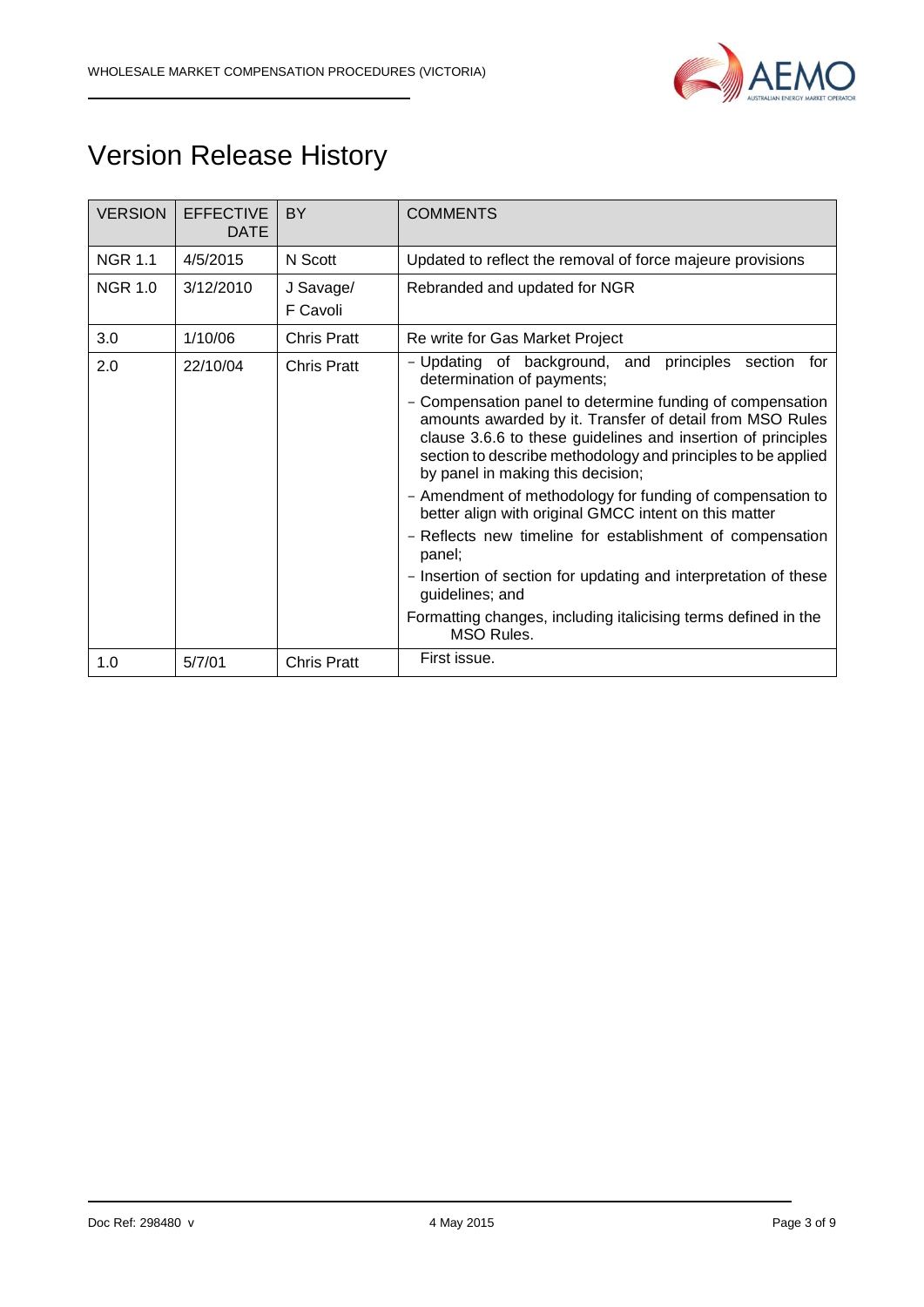

#### **1 INTRODUCTION**

These are Procedures made under Rule 237 of the National Gas Rules (**NGR**). The purpose of these Procedures is to describe the principles and methodology upon which compensation amounts are to be determined by the dispute resolution panel under Rule 238.

## **2 DEFINITIONS**

Terms defined in the National Gas Law and Part 19 of the NGR have the same meaning in these Procedures unless the context otherwise requires.

### **3 SCOPE OF THESE PROCEDURES**

These Procedures apply to compensation claims made by a registered participant in the Declared Wholesale Gas Market (Victoria):

- under Rule 344 where AEMO has intervened due to a threat to system security; or
- $\bullet$  under Rule 350<sup>1</sup> where AEMO has applied the administered price cap.

### **4 PRINCIPLES FOR THE AWARD OF COMPENSATION**

The dispute resolution panel is to apply the following principles in determining any compensation to be awarded:

- (a) Where a registered participant has injected gas into the declared transmission system in accordance with a direction from AEMO, rule  $343(1)(c)^2$  or  $343(1)(d)^3$  the amount of compensation is limited to the direct costs of the gas injected plus any transmission charges associated with the injection of that gas less any market payments received by the Registered participant for that gas where the market payments are the sum of imbalance payments and deviation payments or charges;
- (b) Where a registered participant has injected gas into the declared transmission system in accordance with scheduling instructions under Rule 215 for schedules where the administered price cap (**APC**) was in place, the compensation is limited to the direct costs of the gas injected plus any associated transmission charges associated with the injection of that gas less any market payments received by the registered participant for that gas where the market payments are the sum of imbalance payments and deviation payments or charges plus any ancillary payments;
- (c) Ancillary payments for gas bid at prices that exceed the market price and scheduled for injection when an APC has been applied are limited by the APC and AEMO will apply this limit in the settlements process. Where ancillary payments are limited by the APC the registered participant may be compensated for losses to the extent that the costs of the gas injected plus any associated transmission charges associated with the injection

- available but not bid in on the day; or
- non-firm gas.

-

<sup>1</sup> Note that rule 237 incorrectly refers to claims under rule 349.

<sup>&</sup>lt;sup>2</sup> This provision enables AEMO to require a Registered participant to inject gas that is:

<sup>&</sup>lt;sup>3</sup> This provision enables AEMO to require a Registered participant to inject off-specification gas.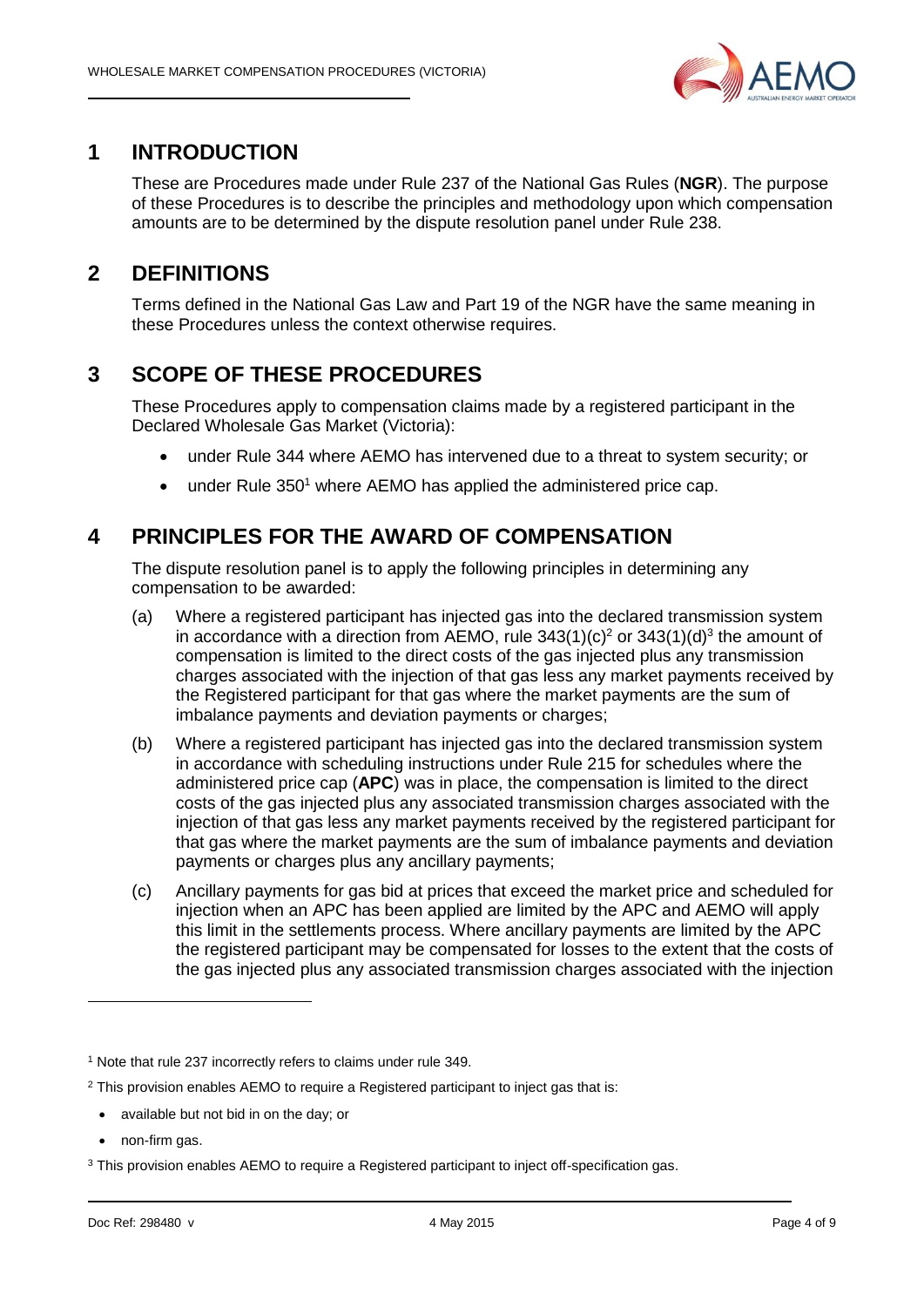

of that gas exceed any market payments including any ancillary payments received by the registered participant;

(d) Compensation is not payable for losses incurred by a registered participant in respect of opportunity costs associated with other interconnected gas or electricity markets as consequence of injecting gas in accordance with a direction from AEMO under Rule 343.

For guidance, the process flow diagram for award of compensation is set out in Figure 1. on the page 6.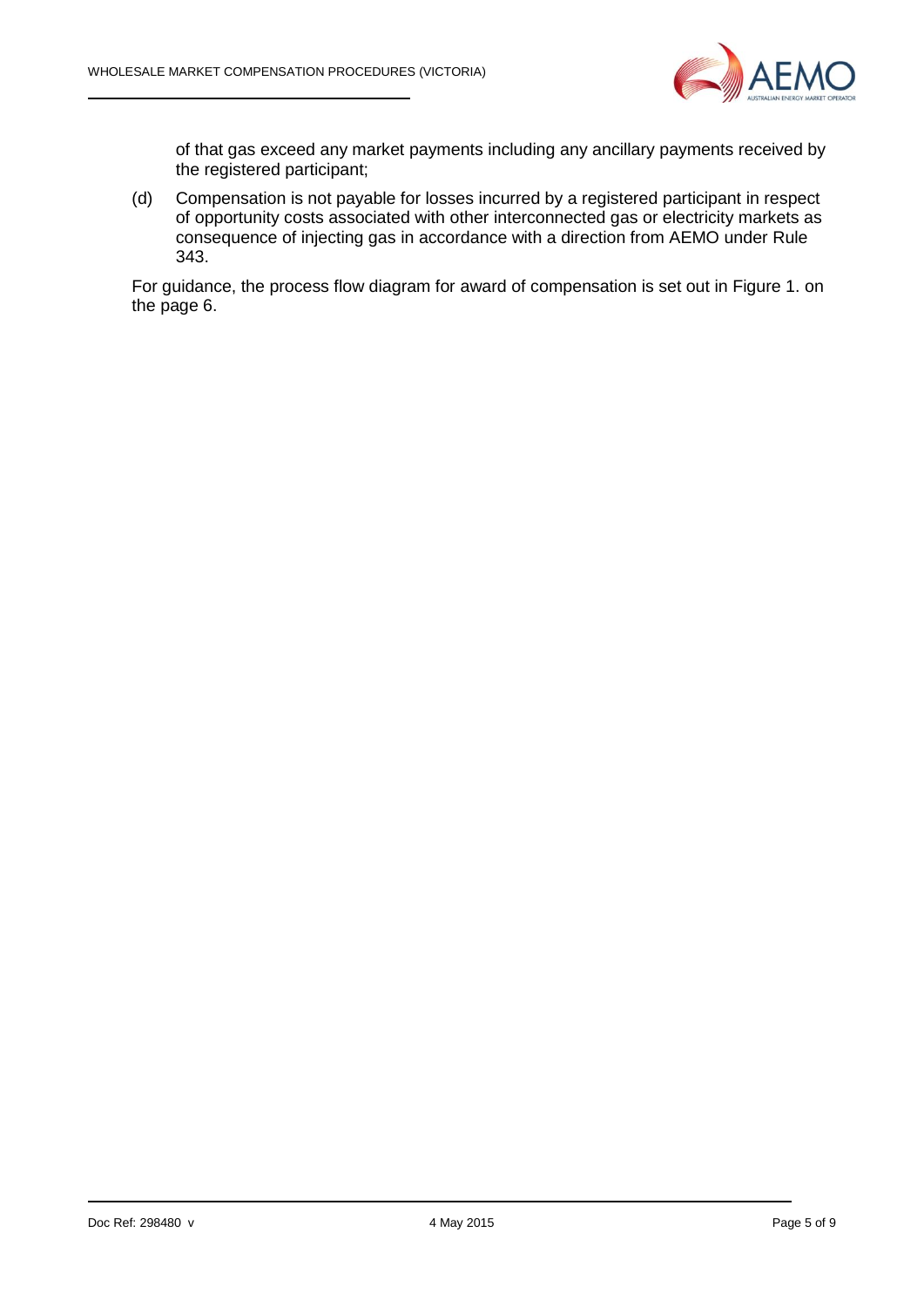





#### **NOTES:**

1. Rule 343(1) allows AEMO broad powers to direct any Registered participant to certain things and the participant must comply but the right to apply for compensation applies only to injections of gas.

2. Rule 239(3) enables AEMO to schedule out-of-merit order gas to be scheduled in response to a local constraint.

3. Under rule 344(2), where AEMO directs a participant who is not a Market Participant to flow gas, that participant is entitled to be paid for that gas at the prevailing market price. This is inclusive of the imbalance payment (Q x P where  $Q =$  the directed quantity) plus any deviation payments at the subsequent reschedule price to correct for Participant variation from the directed amount. The Participant must then pay the declared transmission system service provider transmission charges that the provider is entitled to receive under its applicable access arrangement.

4. AEMO determines a price to be regarded as a market price at times of market suspension under r 349.

5. Rule 239(5) limits the amount of APs payable to a Participant to the amount of the APC during times where the APC applies or the market has been suspended.

6. Rule 344 allows a Participant who is directed to inject to make a claim to the DRP for the cost of the gas as directed in excess of the existing market price

7. Participant's compensation remains either market price x Q (if gas is directed) or market price x Q + AP where AP is limited to APC or AEMO set market price.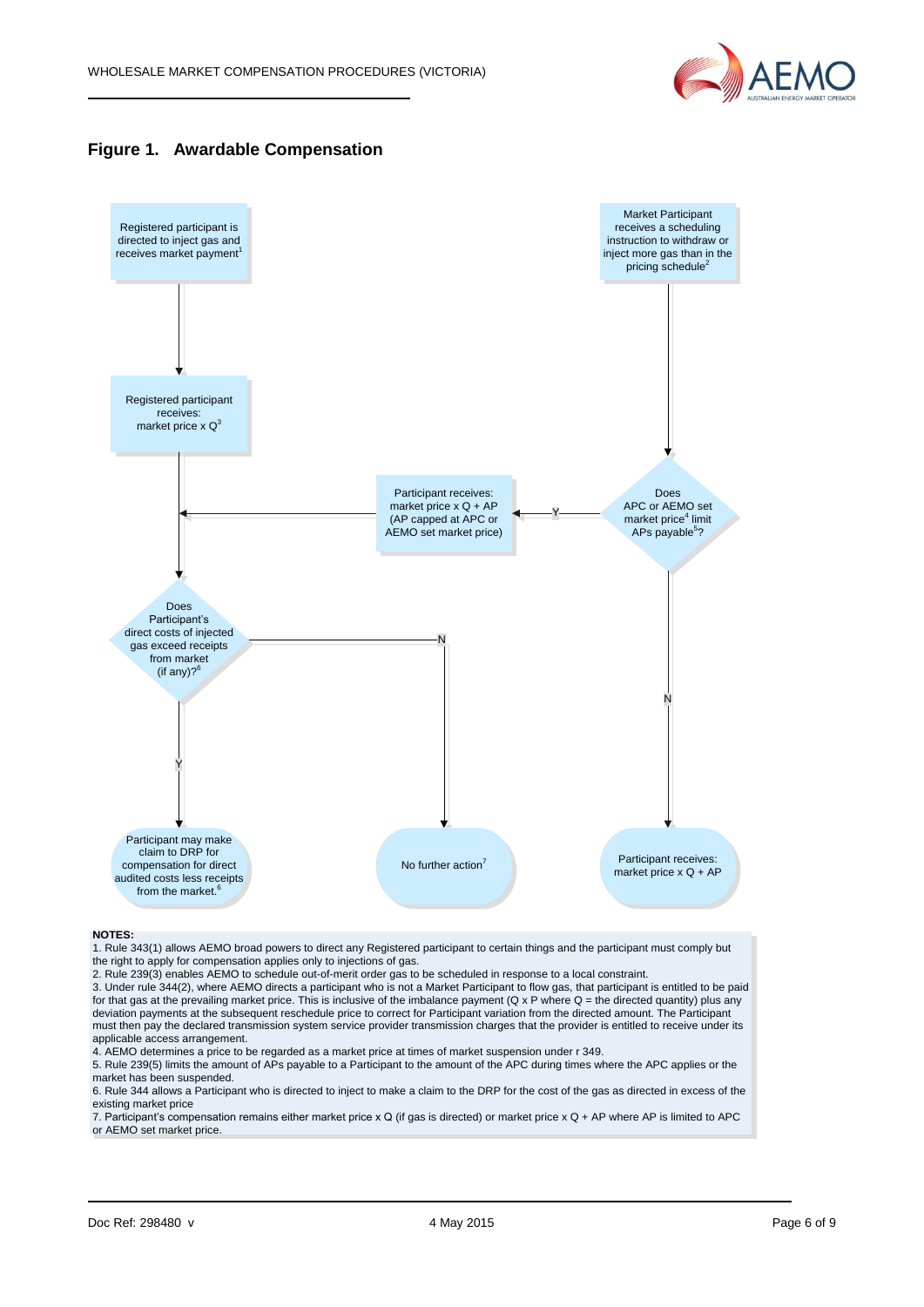

### **5 PRINCIPLES FOR FUNDING COMPENSATION PAYMENTS**

The funding of compensation payments to a registered participant is to be allocated to Market Participants and/ or the declared transmission system service provider (DTSSP) as follows:

- (a) Where the compensation payable is associated with reduced ancillary payments due to the application of the administered price cap and where the demonstrated costs of the gas injected exceed the administered price cap, the costs of funding that compensation should be allocated to Market Participants and the DTSSP in cases where DTSSP is also liable for uplift under rule 240(6), in direct proportion to the amounts of uplift payments allocated to those parties for that gas day.
- (b) Where the compensation payable is based on demonstrated losses due to the registered participant complying with an AEMO direction to inject gas, the costs of funding that compensation should be allocated to the causers of the event causing congestion in proportion to the estimated contribution to the event by each causer (to the extent that the cause(s) can be reasonably identified and estimated). Where this is not practicable or reasonable the dispute resolution panel should allocate to Market Participants in proportion to actual daily withdrawals as determined in the settlement cycle 18 business days after the end of the calendar month.

Two examples are provided below to demonstrate the approach. The first cover a case where ancillary payments have been reduced by and administered price cap. The second covers the case where gas that has not been bid into the market is directed to flow by AEMO to assist in an emergency situation.

#### **Example 1. Ancillary Payments during an Administered Pricing Period**

The \$40/GJ administered price cap applied is from the 2pm schedule on a gas day. At this schedule 11,000 GJ bid at \$100/GJ is scheduled for the first time that day. This Market Participant receives \$400,000 in market payments based on final allocated injections of 10,000GJ - of the 11,000GJ scheduled bid. No other bids are impacted. The Market Participant later demonstrates to the Dispute resolution panel's satisfaction that they are \$50,000 out of pocket as the 10,000 GJ gas injected cost them on average \$45/GJ.

On this gas day, Participants A, B, C and D were allocated uplift amounts of \$50,000, \$100,000, \$350,000 and -\$80,000, respectively (noting that negative uplift is possible). The Market Participant with negative uplift over the day is deemed to have not contributed to the costs of congestion and is not required to fund the compensation. Participant A, B and C fund the compensation in proportion to the uplift allocated to them as shown in the table below:

| <b>MP</b> | <b>Daily Uplift Paid</b> | Causal (+ve) | <b>Proportion</b> | <b>Funding Allocation</b> |                          |  |
|-----------|--------------------------|--------------|-------------------|---------------------------|--------------------------|--|
| Α         | \$50,000                 | \$50,000     | 10.0%             |                           | 5,000                    |  |
| В         | \$100,000                | \$100,000    | 20.0%             |                           | 10,000                   |  |
|           | \$350,000                | \$350,000    | 70.0%             |                           | 35,000                   |  |
| D         | $-$80,000$               | \$0          | 0.0%              |                           | $\overline{\phantom{0}}$ |  |
| Total     | \$420,000                | \$500,000    | 100.0%            |                           | 50,000                   |  |

It should be noted that due to the application of the 'AP flip flop' algorithm in the uplift process, allocation of funding on an individual schedule basis is not workable.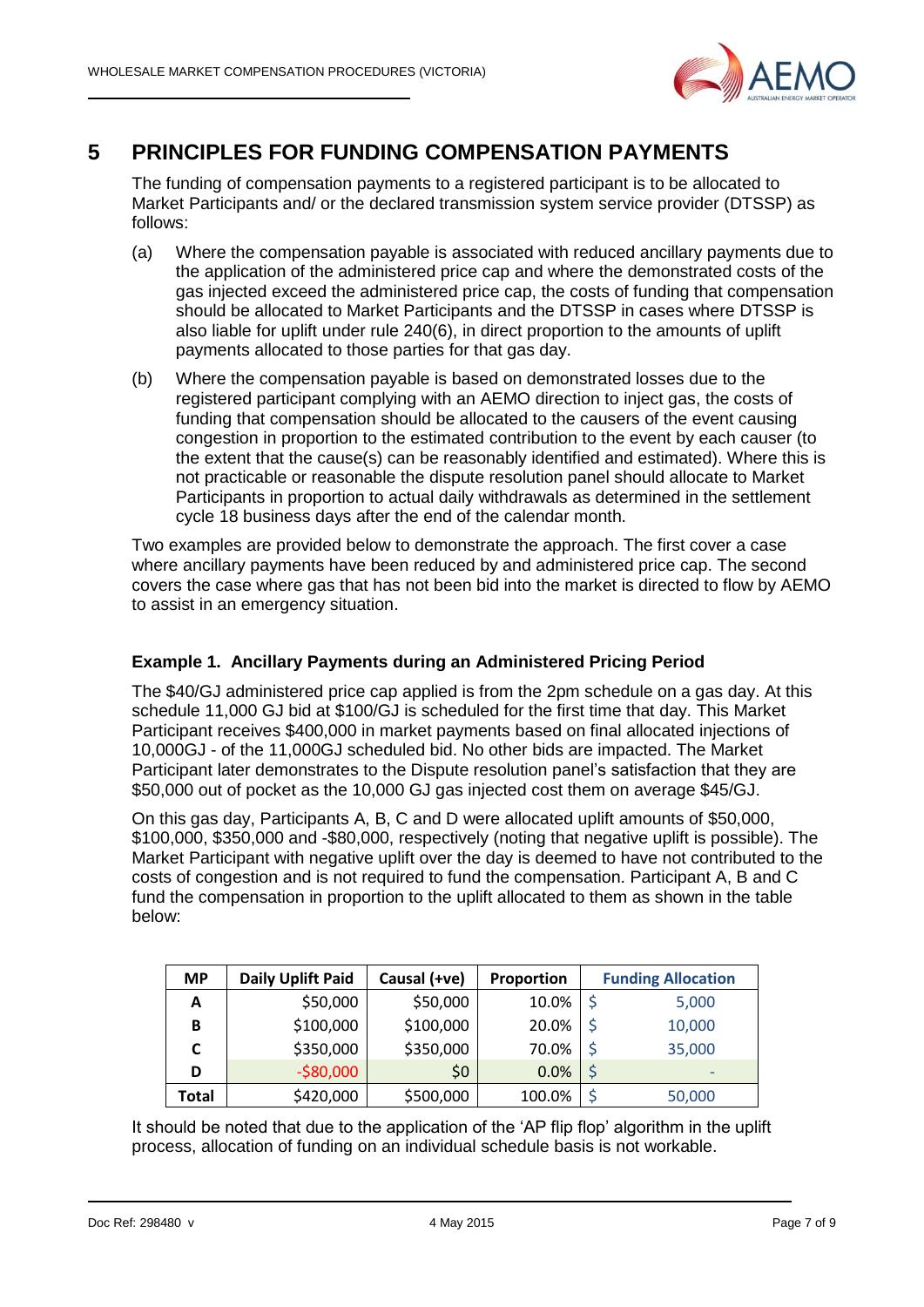

#### **Example 2. Directed Gas Flow during an emergency**

A registered participant is directed by AEMO to flow gas during an emergency. This Registered participant demonstrates to the dispute resolution panel's satisfaction that it is \$100,000 out of pocket after market payments and is awarded compensation accordingly.

Participants A, B, C and D are active in the market on that day. The dispute resolution panel decides on a conservative basis that actions of B caused 50% of these additional costs. As shown in the table below, B must fund 50% of the compensation for contributing directly to the event i.e. \$50,000.

The balance of \$50,000 is funded by A, B, C and D pro-rated on their actual withdrawals as determined at 'month+ 18'. A, B, C and D actually withdrew on the day 150,000, 300,000, 400,000 and 100,000 GJ, respectively. Their shares of the balance of compensation are shown in the 2<sup>nd</sup> last column table. Total funding allocations are shown in the last column.

| <b>MP</b> | <b>Causal</b><br><b>Allocation</b> | <b>Funding</b><br><b>Allocation 1</b> | <b>Withdrawals</b><br>GJ | <b>Proportion</b> | <b>Funding</b><br><b>Allocation 2</b> | <b>Total</b><br><b>Funding</b><br><b>Allocation</b> |
|-----------|------------------------------------|---------------------------------------|--------------------------|-------------------|---------------------------------------|-----------------------------------------------------|
| A         | 0%                                 | ٠                                     | 150,000                  | 15.8%             | \$<br>7,895                           | 7,895                                               |
| B         | 50%                                | 50,000                                | 300,000                  | 31.6%             | \$<br>15,789                          | 65,789                                              |
| C         | 0%                                 | $\overline{\phantom{0}}$              | 400,000                  | 42.1%             | \$<br>21,053                          | 21,053                                              |
| D         | 0%                                 | ٠                                     | 100,000                  | 10.5%             | \$<br>5,263                           | 5,263                                               |
| Total     | 100%                               | 50,000                                | 950,000                  | 100.0%            | \$<br>50,000                          | \$100,000                                           |

For guidance, the process flow diagram for compensation allocation is set out in Figure 2 on the page 9.